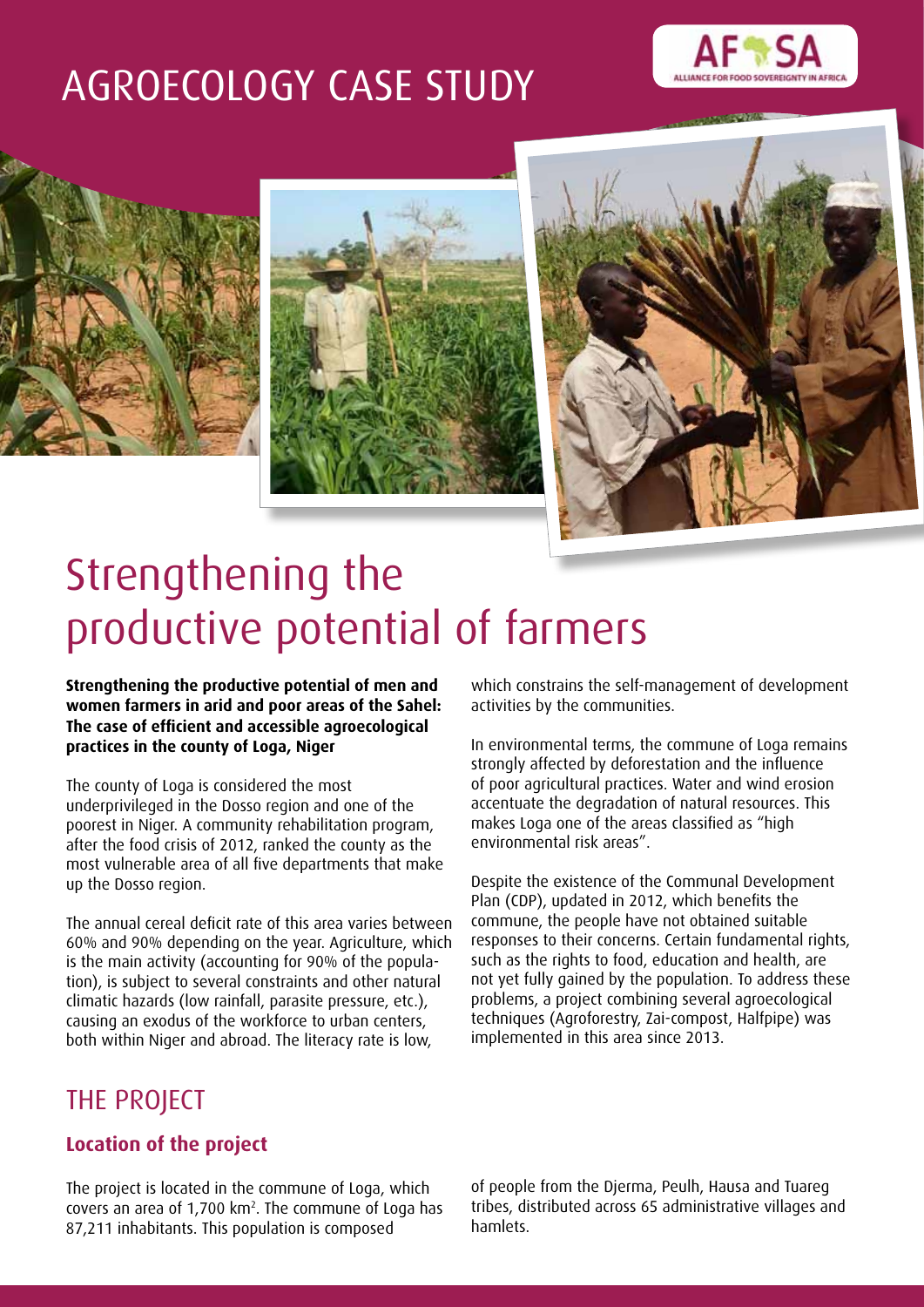#### **Size of the project**

Experiments have reached 8 producers in a village with farms varying between 0.75 ha and 1.25 ha in rainfed production of millet. The agroecological practices were organic fertilisation by spreading manure and creating hedges around the farms by planting Doum, Acacias and other species with high economic value. The project also covered land recovery through "Banquètes" and the planting of trees on 52 ha and testing of the "Zai" pits on half a hectare.

#### **The problems identified in the project**

#### **1. Intense land degradation related to water and**

**wind erosion:** This degradation makes Loga one of the areas with high environmental risk. In addition, the rainfall patterns are a threat to the practice of rainfed agriculture. The cumulative rainfall in recent years does not allow small producers to fully enjoy the use of their farms. The yield per hectare for food crops is less than one tonne (millet, sorghum), forcing more and more farmers to adopt cash crops with lower rainfall requirements (cowpea, sorrel, sesame), exposing them to chronic food insecurity.

#### **2. Weak capacity of training organizations:**

As an underprivileged area, Loga receives little support from the few existing training organisations. And this support does not always meet the expectations of the people facing so many challenges in agriculture and food.

#### **The objectives of the project**

The project envisages the adoption of appropriate agroecological techniques to ensure a diverse, healthy and sufficient food supply to rural households in the region.

#### **The solutions offered by the project**

The solutions proposed in the project are:

- Establishment of a village nursery:
- Training of farmers on cultivation techniques and alternative methods of pest management;
- Recovery of degraded land.

#### **Intervention strategy**

The project approach and strategy put farmers at the centre of the sharing of practices. So, for a better assessment of the results of the project, a baseline was established in the intervention area, followed by the identification and targeting of beneficiaries in the project intervention villages. The following activities were carried out:

- • Awareness campaigns on the importance of
- agroecological practices:
- Training of producers;
- Recovery of the land through Food and Cash for Work;
- The establishment of monitoring committees for the protection of recovered sites and pilot farms;
- Training of target groups.

## **Beneficiaries**

Through advocacy, 10 pilot producers have adopted organic fertilisation practices combined with the hedging of rain-fed farms (assisted natural regeneration, planting Doum palm nuts and other species). In the village of Badoko, it is estimated that more than 25% of producers have adopted organic fertilization practices and between 2% and 5% are now planting Doum palm nuts.

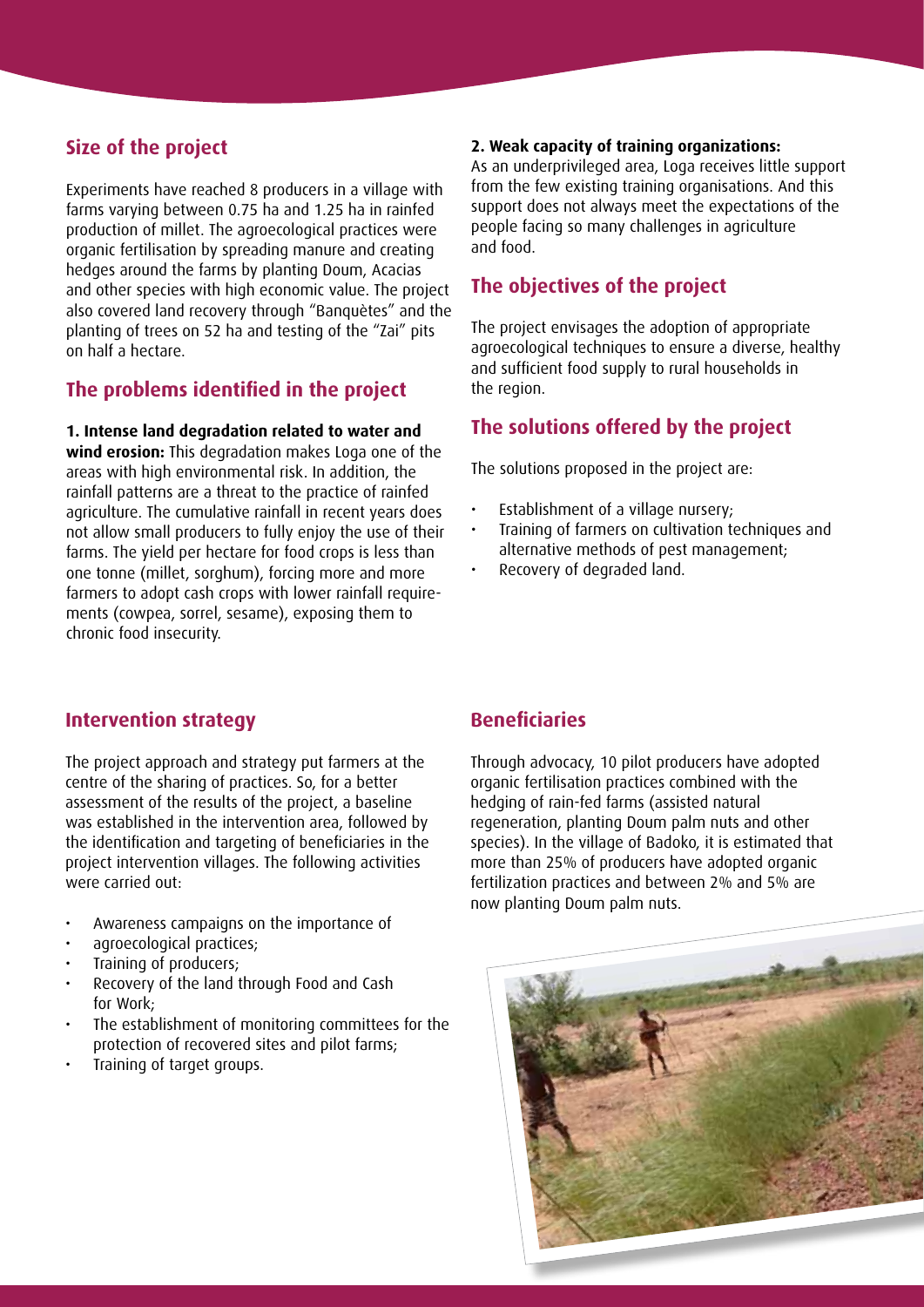## **Results and benefits of the project at local and national levels**

A total of 5,216 gum trees were planted on the 52 hectares of recovered land. To speed up the restoration process, the ridges were seeded with fodder crops. A monitoring committee has been established and is functioning to educate communities to prevent premature use of the site. By the end of the phase, the plant recovery rate was 75% on average. Income from family involvement in land recovery allowed access to grains during lean periods.

These plants were distributed by the village committee to producers in three villages (Badoko, Beri koira and Sabara). Note that these plantations are in addition to 10,000 plants planted in 2013, making a total of 19,500 seedlings planted on family farms during this phase of the project. The planting of Doum palm nuts was done in May 2014 by 10 producers and a few farmers in the locality. Each producer has received four bags of Doum palm nuts with 1,400 nuts per bag, with a total of 56,000 nuts seeded by pilot producers. Four other producers adopted this technique spontaneously on their farms.

The nuts were collected by the people themselves, earning them 4,000 CFA Francs (FCFA) per full bag. Labour for planting was paid at 2,000 FCFA per bag of nuts. After the first year of the campaign, the recovery rate was estimated to be between 65% and 90%.

#### **The multiplier effects of the project**

The creation of village nurseries for the development of agroforestry can play an important role in the extension of certain agroecological practices. The main objective is to achieve one agroforestry nursery for every village. This sustainable initiative is a step towards the re-vegetation of desert areas of Niger.

In addition, it should be noted that the legacy of self-management by farmers in the area has facilitated knowledge transfer and adoption of agroecological techniques such as assisted natural regeneration (ANR), manure spreading and the planting of forest species on farms.

Also, the integration of women in the nursery gardener groups has facilitated their mobilization and their support of these local reforestation efforts. The use of recycled bags as pots in nurseries helps reduce activity costs and clean up the environment.